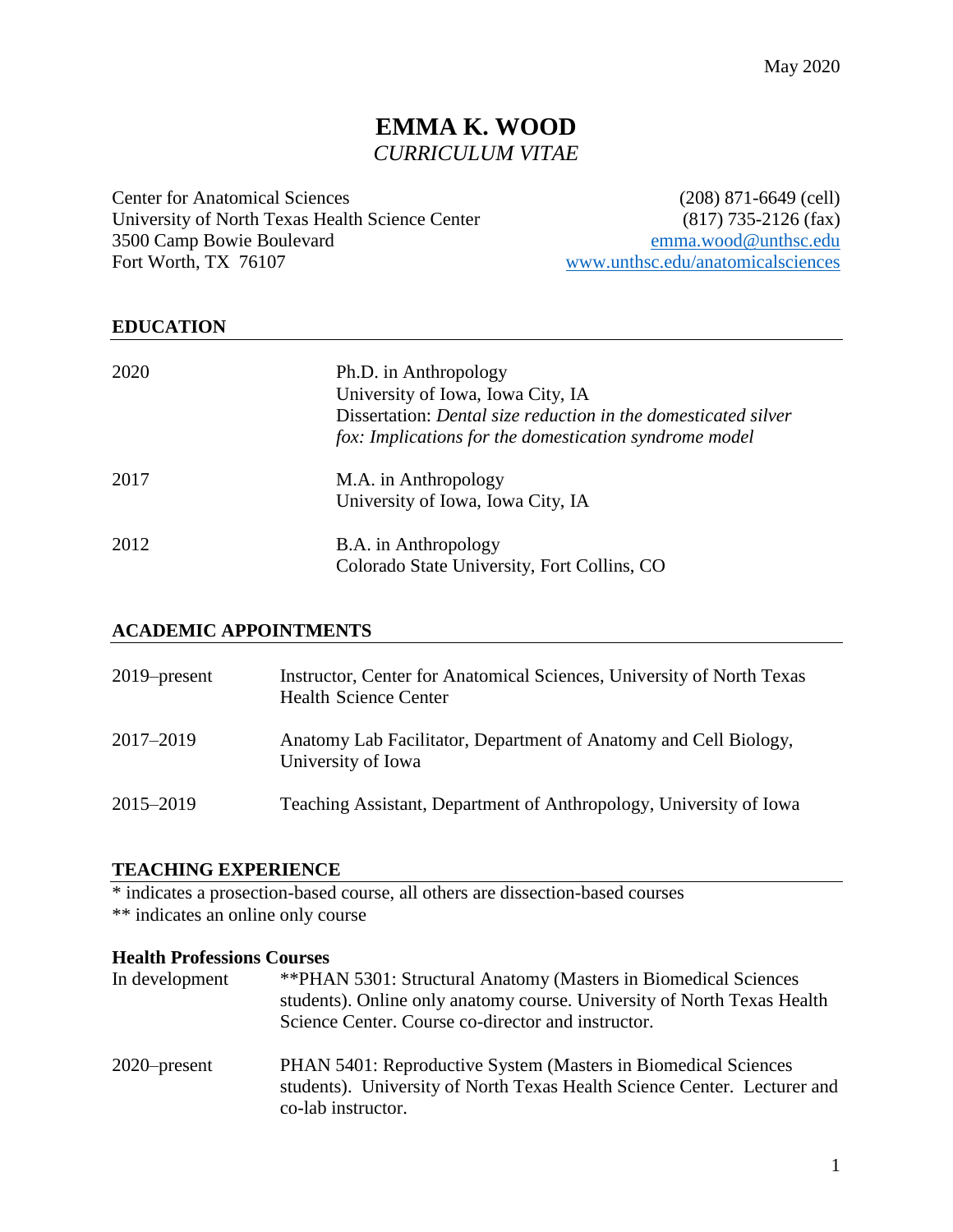| 2019–present    | MEDE 7811: Musculoskeletal and Skin Systems 1 (D.O. Medical<br>students). University of North Texas Health Science Center. Laboratory<br>co-instructor. |
|-----------------|---------------------------------------------------------------------------------------------------------------------------------------------------------|
| 2019–present    | MEDE 7615: Cardiopulmonary System 1 (D.O. Medical students).<br>University of North Texas Health Science Center. Laboratory co-<br>instructor.          |
| 2019–present    | MEDE 7611: Gastrointestinal & Renal Systems 1 (D.O. Medical<br>students). University of North Texas Health Science Center. Laboratory<br>co-instructor. |
| $2019$ -present | MEDE 7715: Reproductive & Endocrine Systems 1 (D.O. Medical<br>students). University of North Texas Health Science Center. Laboratory<br>co-instructor. |
| 2019–present    | *MPAS 5401: Clinical Anatomy (Physician assistant students).<br>University of North Texas Health Science Center. Laboratory co-<br>instructor.          |
| 2019–present    | DPHT 7400: Clinical Anatomy (Physical therapy students). University of<br>North Texas Health Science Center. Laboratory co-instructor.                  |
| 2019–present    | MEDS 80106: Foundations (M.D. Medical students). University of North<br>Texas Health Science Center. Laboratory co-instructor.                          |
| 2019–present    | MEDS 80306: Homeostasis (M.D. Medical students). University of North<br>Texas Health Science Center. Laboratory co-instructor.                          |
| 2019–present    | MEDS 80407: Neuromusculoskeletal (M.D. Medical students).<br>University of North Texas Health Science Center. Laboratory co-<br>instructor.             |
| 2019–present    | MEDS 80508: Metabolism & Life Cycle (M.D. Medical students).<br>University of North Texas Health Science Center. Laboratory co-<br>instructor.          |
| 2019            | Gross Anatomy for Dental Students (Dental students). University of Iowa.<br>Laboratory co-instructor.                                                   |
| 2019            | Functional Neuroanatomy (Physical therapy & neuroscience PhD<br>students). University of Iowa. Laboratory co-instructor.                                |
| 2017-2018       | Human Anatomy (Physical therapy and advanced PhD [multiple]<br>disciplines] students). University of Iowa. Laboratory co-instructor.                    |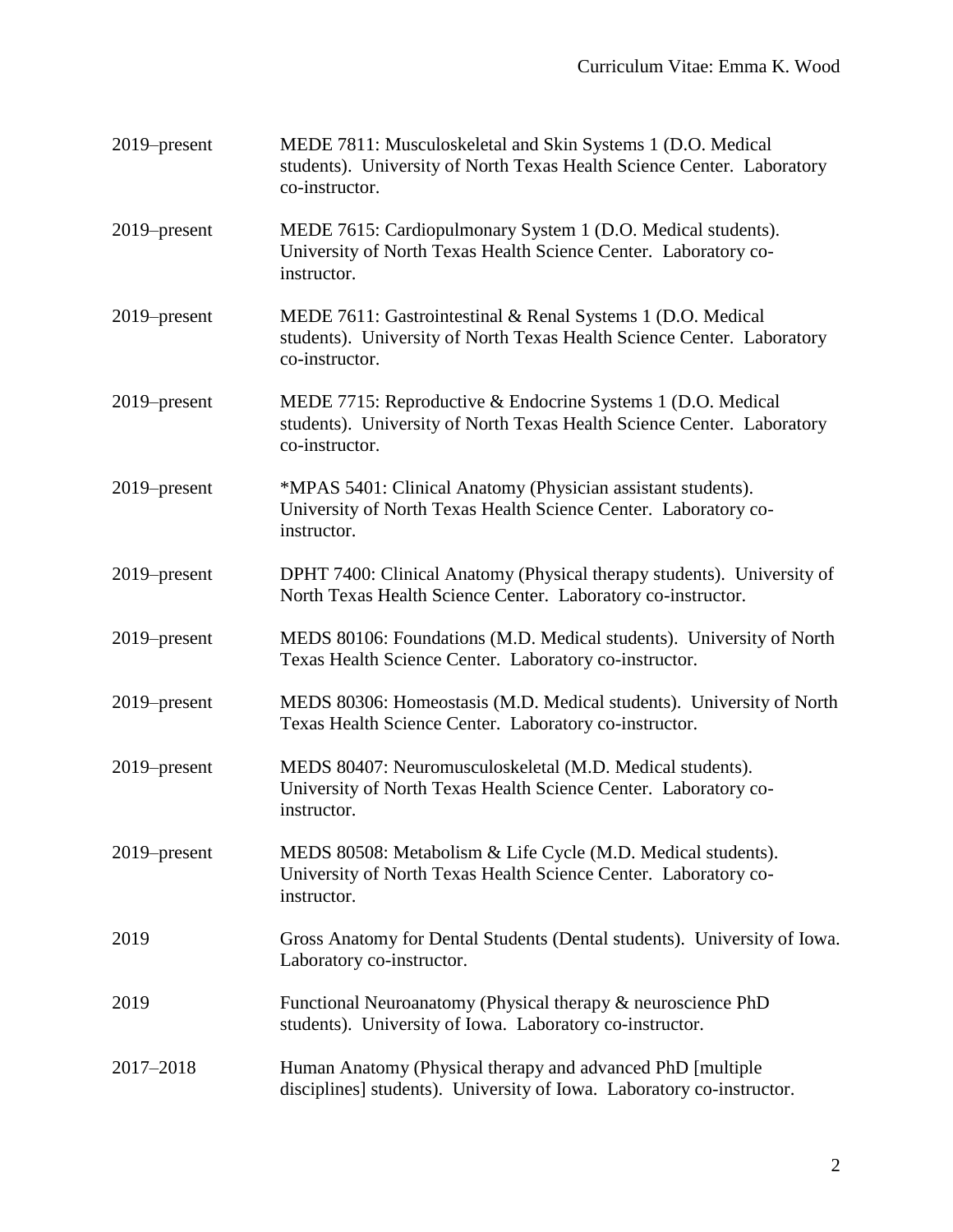| 2017-2018 | Human Anatomy for Advanced Practice Nursing (Nurse anesthetist) |  |
|-----------|-----------------------------------------------------------------|--|
|           | students). University of Iowa. Laboratory co-instructor         |  |

# **Graduate & Undergraduate Courses**

| 2019                  | Human Evolutionary Anatomy (ANTH 4315; Anthropology PhD and<br>undergraduate students). University of Iowa. Co-lecturer and lead<br>laboratory instructor.   |
|-----------------------|--------------------------------------------------------------------------------------------------------------------------------------------------------------|
| 2018-2019             | Issues in Anthropology: The Evolution of Human Sex (ANTH 1001).<br>University of Iowa. Sole instructor.                                                      |
| 2017-2018             | Issues in Anthropology: Anthropological Forensics (ANTH 1001).<br>University of Iowa. Sole instructor.                                                       |
| 2016-2017             | Human Origins (ANTH:1301). University of Iowa. Graduate assistant<br>and sole instructor for associated laboratory sections.                                 |
| 2015                  | Anthropology & Contemporary World Problems (ANTH:2100).<br>University of Iowa. Graduate assistant and sole instructor for associated<br>discussion sections. |
| <b>Guest Lectures</b> |                                                                                                                                                              |
| 2018                  | Human Anatomy (ACB:5108), University of Iowa, "Osteology &<br>Arthrology of the Lower Limb." Course Instructors: Justin Sipla &<br>Kathleen Andersen.        |
| 2018                  | First-Year Seminar: A Tour of Biological Anthropology (ANTH:1000),<br>University of Iowa, "Forensic Anthropology." Course Instructor: Lara<br>Noldner.       |
| 2017                  | First-Year Seminar: A Tour of Biological Anthropology (ANTH:1000),<br>University of Iowa, "Forensic Anthropology." Course Instructor: Lara<br>Noldner.       |
| 2016                  | Human Origins (ANTH:1301), University of Iowa, "Primate Models for<br>Human Evolution." Course Instructor: Andrew Kitchen.                                   |

# **STUDENT MENTORING**

| 2020-present | Sara Aldeeb, Masters in Biomedical Sciences Research Track. University |
|--------------|------------------------------------------------------------------------|
|              | of North Texas Health Science Center. Primary advisor.                 |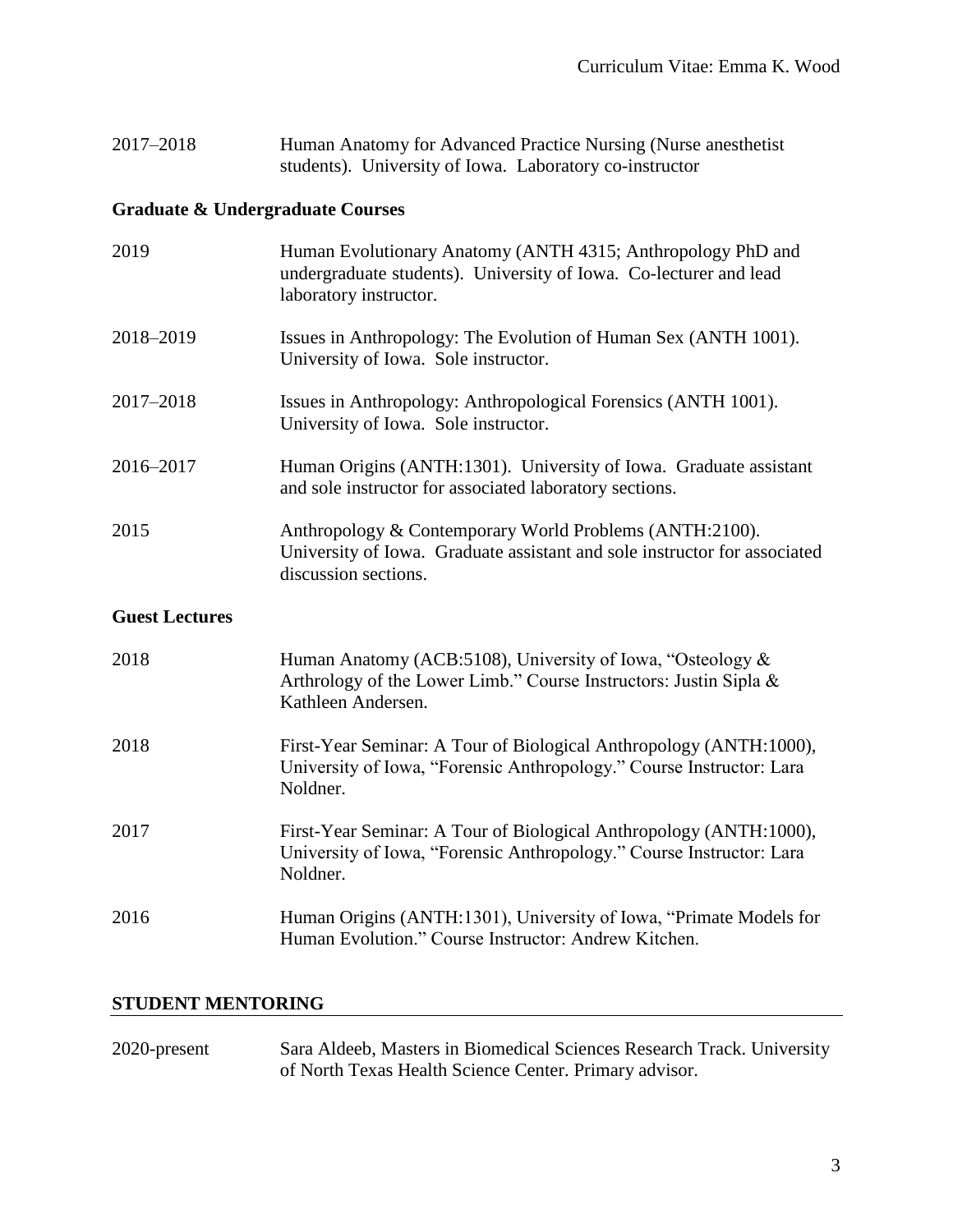2019 Courtney Plachno, Advanced Clinical Anatomy Elective Clerkship (Directed anatomy dissection rotation for 4<sup>th</sup> year medical students). University of North Texas Health Science Center. Focus: Ligament attachments of female reproductive organs.

### **PUBLISHED ABSTRACTS**

| 2019 | Wood EK, Maddux SD, Southard TE, Kharlamova A, Trut L, Franciscus<br>RG. Canine size reduction in Russian silver foxes: Implications for the<br>"self-domestication" hypothesis. Texas Association of Biological<br>Anthropologists.<br>http://txbioanth.org/media/uploads/files/TABA_PROGRAM_2019.pdf                            |
|------|-----------------------------------------------------------------------------------------------------------------------------------------------------------------------------------------------------------------------------------------------------------------------------------------------------------------------------------|
| 2019 | Wood EK, Maddux SD, Southard TE, Kharlamova A, Trut L, Franciscus<br>RG. The effect of behavioral selection on the dentition of Russian silver<br>foxes and its implications for human dental evolution. The FASEB<br><i>Journal, 33</i> (Supplement 1), 452.19.                                                                  |
| 2018 | Wood EK, Maddux SD, Southard TE, Kharlamova A, Trut L, Franciscus<br>RG. Dental size reduction in tame Russian silver foxes and its implications<br>for the 'self-domestication' model in hominin evolution. American<br>Journal of Physical Anthropology. S66: 306                                                               |
| 2017 | Maddux SD, Wood EK, Southard TE, Kharlamova A, Trut L, Franciscus<br>RG. Patterns of morphometric change in experimentally domesticated<br>foxes: Implications for 'self-domestication' in human evolution. Texas<br>Association of Biological Anthropologists.<br>http://txbioanth.org/media/uploads/files/TABA_2017_Program.pdf |
| 2017 | Wood EK, Maddux SD, Southard TE, Kharlamova A, Trut L, Franciscus<br>RG. Hard tissue patterns of change in Russian silver foxes: the dentition.<br>Conference in commemoration of the centenary (1917-2017) of the birth<br>of Dmitri Belyaev (Novosibirsk, Russia).                                                              |

### **FUNDING AWARDS**

### **Research Funding**

2019 "Imaging Russian silver fox enamel structure using an imaging microscope." Department of Anthropology Research Grant, **E.K. Wood**, Principal Investigator. \$3,011.00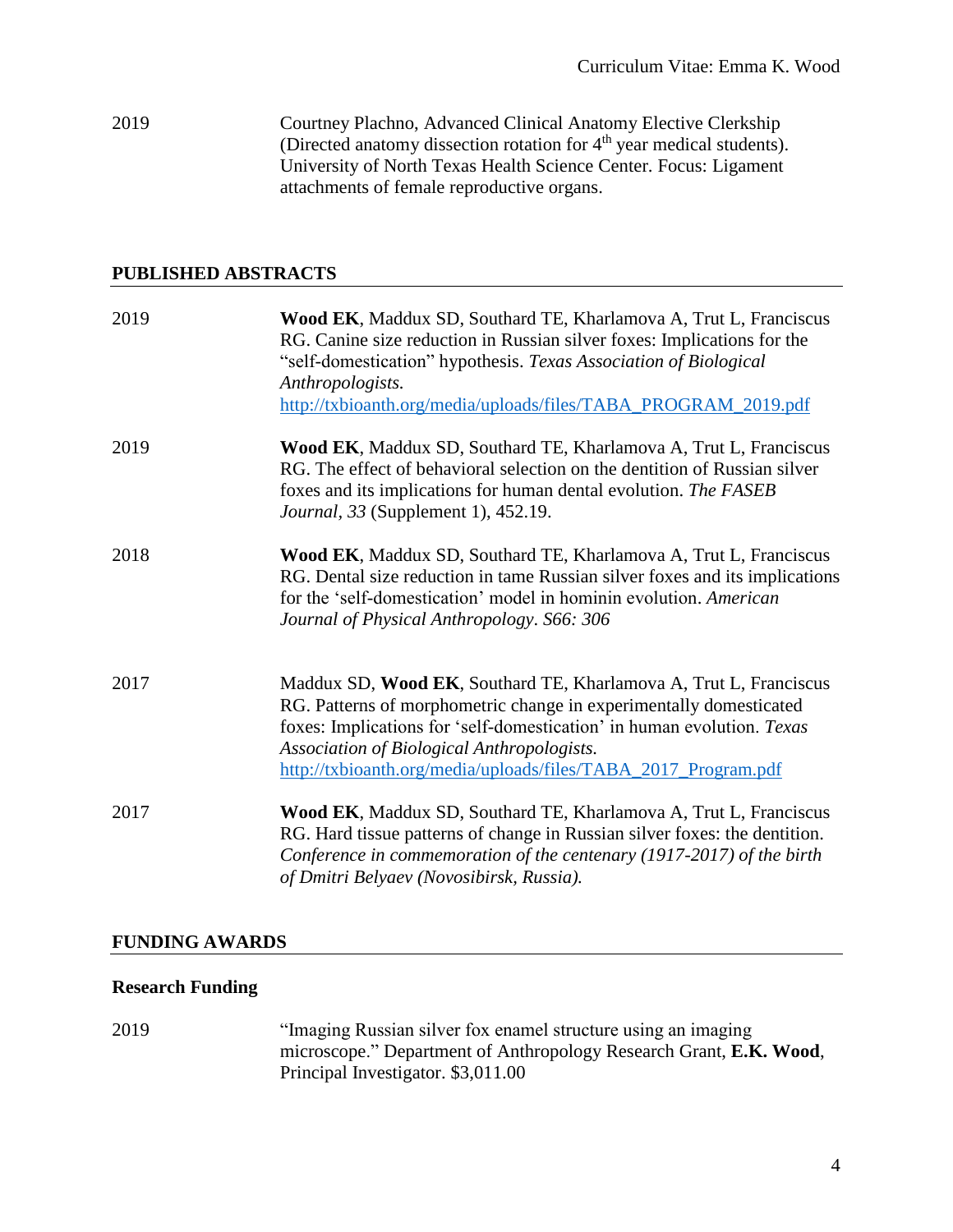| 2018                  | "Assessing dental microstructure in foxes using scanning electron<br>microscopy." Department of Anthropology Research Grant, E.K. Wood,<br>Principal Investigator. \$865.00                                  |
|-----------------------|--------------------------------------------------------------------------------------------------------------------------------------------------------------------------------------------------------------|
| 2017                  | "Assessing Russian fox dental size differences across populations."<br>Department of Anthropology Research Grant, E.K. Wood, Principal<br>Investigator. \$2,090.66                                           |
| 2016                  | "Pilot study data collection on Russian silver fox sample." Department of<br>Anthropology Research Grant, E.K. Wood, Principal Investigator.<br>\$3,092.26                                                   |
| <b>Travel Funding</b> |                                                                                                                                                                                                              |
| 2019                  | Travel Award, American Association of Anatomists. "The effect of<br>behavioral selection on the dentition of Russian silver foxes and its<br>implications for human dental evolution." \$250.00              |
| 2018                  | Graduate Student Senate Travel Grant, University of Iowa. "Dental size<br>reduction in tame Russian silver foxes and its implications for the 'self-<br>domestication' model in hominin evolution." \$750.00 |
| 2017                  | William S. Pollitzer Travel Award, American Association of Physical<br>Anthropologists. \$500.00                                                                                                             |

# **AWARDS & HONORS**

| 2019 | Best Graduate Student Podium Presentation, Texas Association of<br><b>Biological Anthropologists.</b>                                                                                                                                            |
|------|--------------------------------------------------------------------------------------------------------------------------------------------------------------------------------------------------------------------------------------------------|
| 2019 | June Helm Award, University of Iowa Graduate Student Anthropology<br><i>Association.</i> Awarded for commitment and service to the Graduate<br>Student Anthropology Association, Anthropology Department, and the<br>discipline of anthropology. |
| 2019 | Graduate Student Poster Presentation Award Finalist, American<br>Association of Anatomists.                                                                                                                                                      |
| 2019 | Experimental Biology Scientific Highlights Poster Session, American<br>Association of Anatomists. Selected to represent the American Association<br>of Anatomists at the opening reception of the Experimental Biology<br>meeting.               |
| 2012 | Best Biological Capstone Presentation Award, Colorado State University,<br>Department of Anthropology.                                                                                                                                           |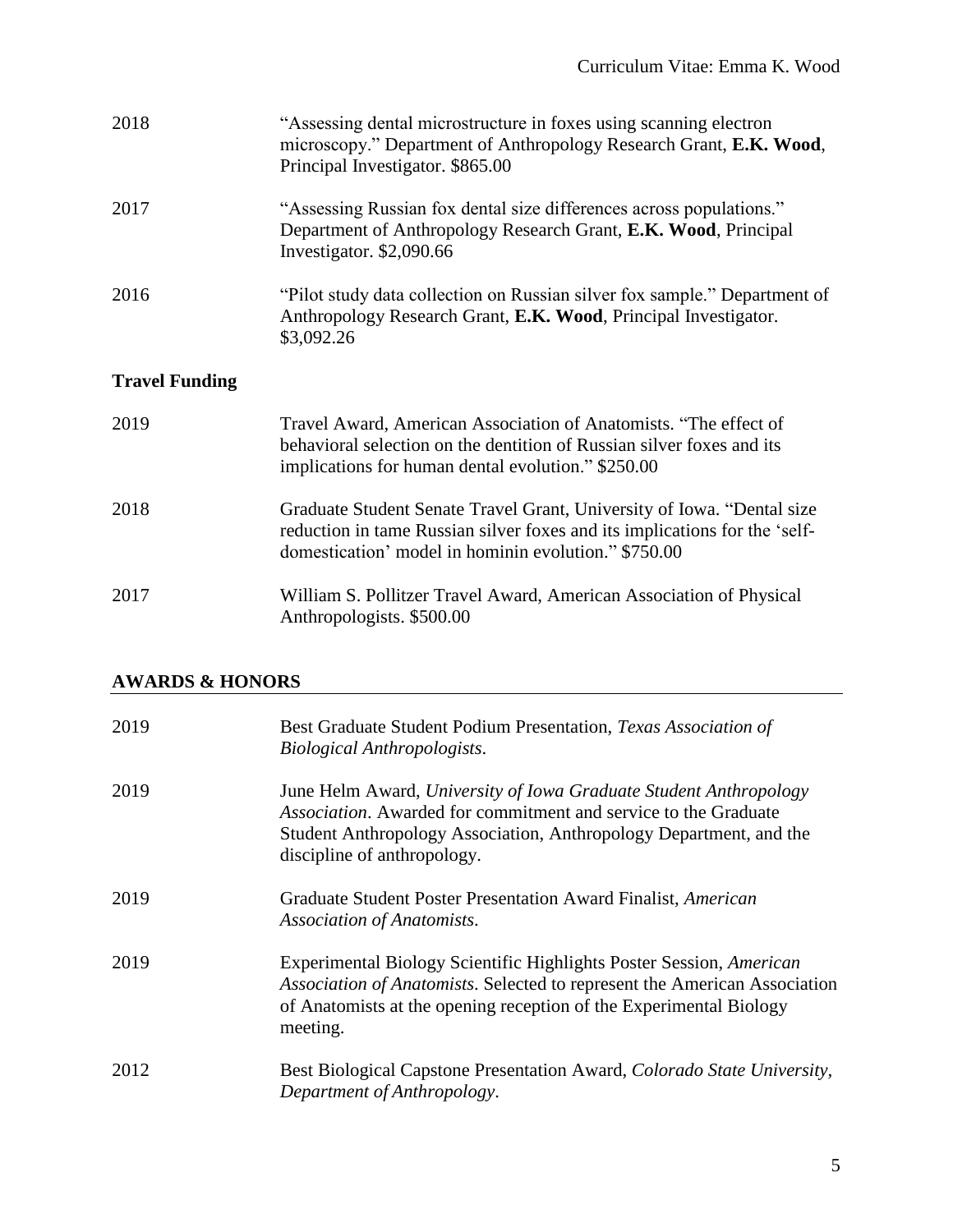# **CERTIFICATIONS & WORKSHOPS**

| 2020 | Teaching Excellence Seminar Series, Center for Innovative Learning,<br>University of North Texas Health Science Center. Sessions focus on<br>educational philosophy, psychology, and research supporting a variety of<br>effective teaching practices in the adult classroom to enhance the teaching<br>skills of current faculty. |
|------|------------------------------------------------------------------------------------------------------------------------------------------------------------------------------------------------------------------------------------------------------------------------------------------------------------------------------------|
| 2019 | Cultivating Excellence in Teaching Credential, Center for Teaching,<br>University of Iowa. Achieved by attending teaching training workshops,<br>reflective writing, and consultation with teaching staff.                                                                                                                         |
| 2019 | Course Design Fundamentals, Center for Teaching, University of Iowa.<br>Workshop for advanced graduate students and post-docs focused on<br>designing course learning goals, objectives, assignment objectives, and<br>assessment goals.                                                                                           |

### **SERVICE**

## **Manuscript Reviewer**

## **Departmental Service**

| $2019$ -present           | Member, Anatomy Education Committee, University of North Texas<br>Health Science Center, Fort Worth, TX.                     |
|---------------------------|------------------------------------------------------------------------------------------------------------------------------|
| 2019                      | Coordinator, AnthrObserver, Department of Anthropology annual<br>newsletter, University of Iowa, Iowa City, IA.              |
| 2018-2019                 | President, Anthropology Graduate Student Association, Department of<br>Anthropology, University of Iowa, Iowa City, IA.      |
| 2016-2017                 | Vice President, Anthropology Graduate Student Association, Department<br>of Anthropology, University of Iowa, Iowa City, IA. |
| <b>University Service</b> |                                                                                                                              |
| 2018-2019                 | Outreach Committee, Graduate Women in Science, University of Iowa,<br>Iowa City, IA.                                         |
|                           |                                                                                                                              |